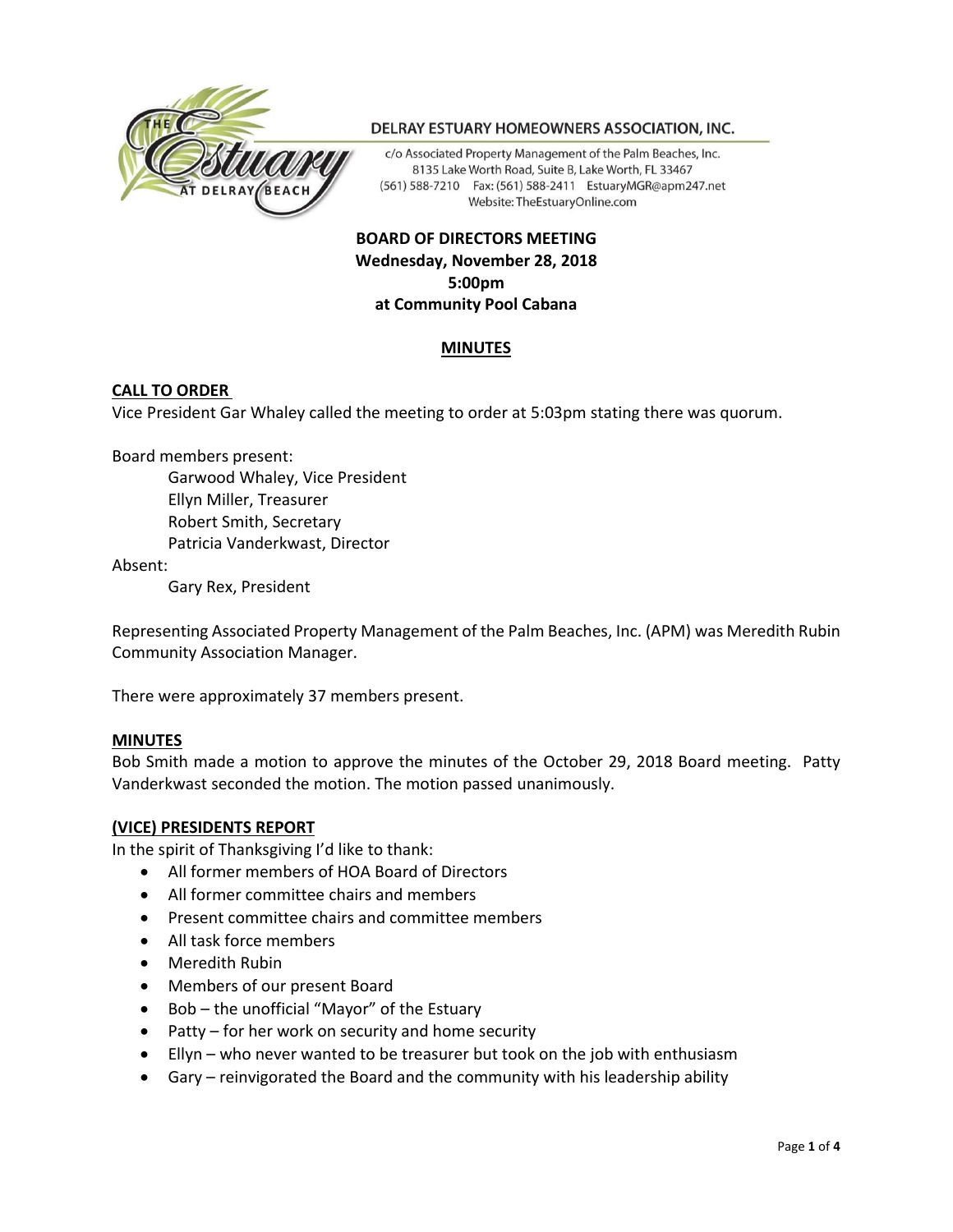When I was in  $7<sup>th</sup>$  grade, our principal took the entire class on a long weekend camping trip. I still remember his instruction to "leave the camp site cleaner and better than you found it". Can we embrace that idea? For instance:

- If you see a palm frond in the middle of the street move it to the side
- If there are papers or plastic bottles on the street after the recycle comes pick them up
- What can you do to improve our community?

Let's work together to make the Estuary the best possible place to live in Delray Beach. Let's shoot for the moon and if we don't hit it, at least we'll land among the stars.

One final note – please keep all presentations as brief and to the point as possible as no one wants frost bite.

## **TREASURER'S REPORT**

Ellyn Miller reviewed the financials and explained that the numbers are skewed because of the painting project.

# **MANAGER'S REPORT**

Mailboxes: *Beautiful Mailbox – deposit sent 2 mailboxes on Estuary Way will be installed first* 

Pavers around mailboxes: August, Joe and I met with Creative Construction. We are waiting for samples of the pavers and a proposal.

Roof cleaning: *Completed*

# Painting: *Completed*

*Several people have reported that shutters were not replaced. Most of those shutters were rotten and must be replaced.*

I have a spreadsheet which breaks down the individual prices. 19 homeowners have not paid for the painting.

Sand installation for beach:

Regional – waiting for price

Landscape Maintenance: Regional (new vendor) started in November. I understand there were some issues that we have been working on to resolve. If you have an issue, please email it to me and I will forward to Regional. They are attempting to respond to each homeowner. Tree trimming: *To start December/January.*

Arecas: We have a proposal for cutting back and trimming the arecas \$13,500. The proposal was not approved.

Front entrance: We have a proposal for cutting back the Xanadu at the front entrance \$1,850. The proposal was not approved.

Annuals (red and purple) and Mulch: *To be installed in December*

Delinquency report: Ellyn Miller and Gar Whaley are going to contact the homeowners in arrears. If no response send to the attorney on December 10<sup>th</sup>.

Traffic circles and cul de sacs: Project on hold

Seal coating: Project on hold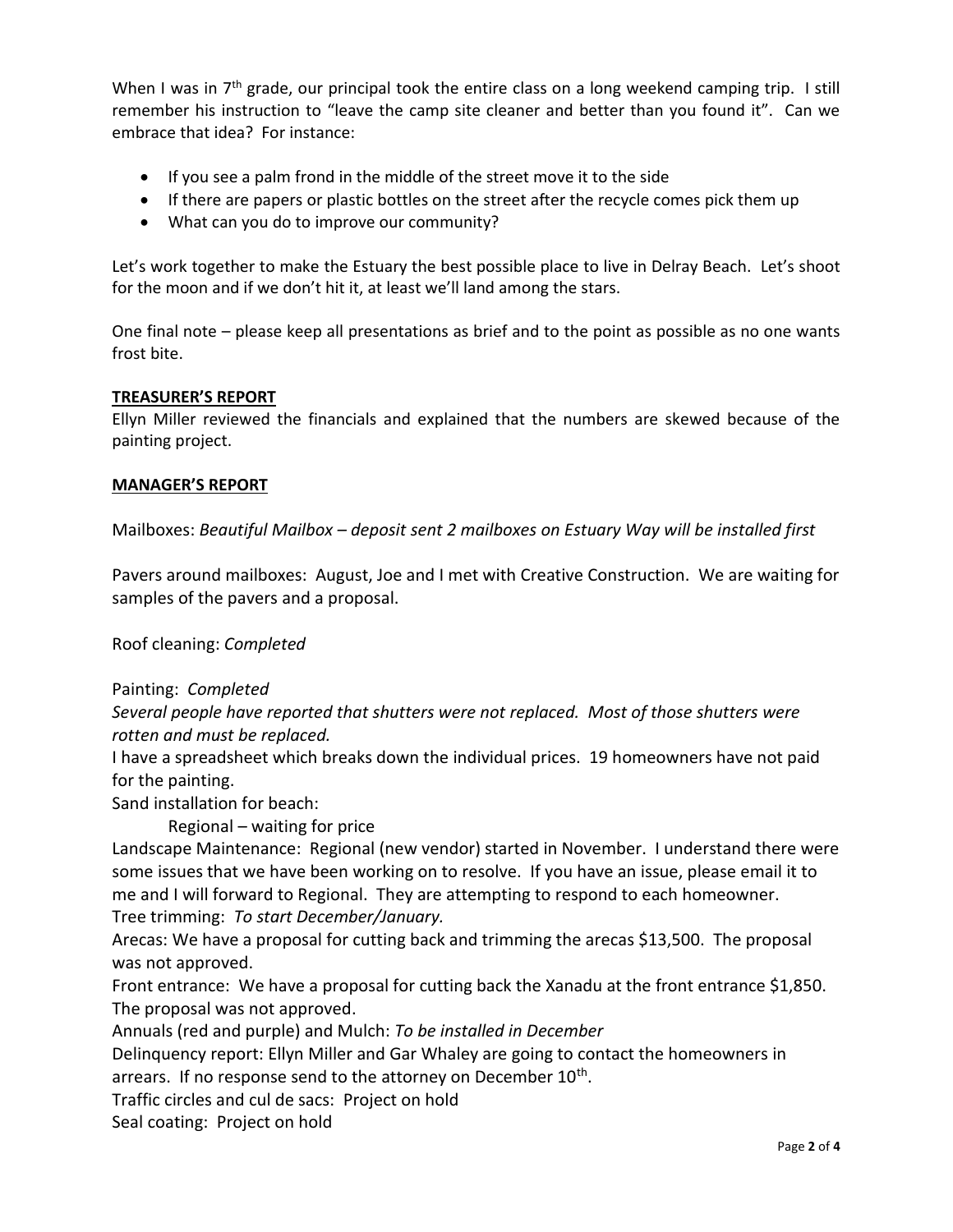# **ALC COMMITTEE**

Joe Hurtuk gave the "A"LC report. *Applications*:

> $\div$  1531 – new roof  $\div$  1535 – new roof  $\div$  1539 – new roof  $\div$  1543 – new roof  $\div$  1547 – new roof

Patty Vanderkwast made a motion to approve the ALC applications from 153, 1535, 1539, 1543 and 1547 to install new roofs by All Phase Roofing. Gar Whaley seconded the motion. The motion passed unanimously.

The iguanas will be discussed at a future date.

Lisa Wennick stated the A"L"C did not have a report.

# **COMMUNICATIONS COMMITTEE**

Bob Smith reported the following:

*Database Consolidation*:

Brian McEntee is finalizing the database

He reported that he is working with Beautiful Mailbox regarding the wording for the back gate no trucks sign.

Bob and Meredith suggested posting a sign requesting that homeowners vote yes on the amendments. The Board approved.

*Residents Currently in Email System*:

## **DOCUMENT TASK FORCE**

The Amendments were sent with the Notice of Meeting. The Board encourages everyone to vote.

## **SECURITY COMMITTEE**

Chris Salamone suggested that homeowner contribute to a holiday fund for the guards since G4S does not allow tipping. He suggested that the Board add this as a line item to the 2020 budget.

ADT: 44 homeowners have had alarm systems upgraded and 9 more are scheduled.

The Security Committee is recommending that the Board terminate G4S. There have been a lot of issues, including non-responsive supervisors, golf cart out of service for more than 2 months etc. The Committee received proposals from Frontline and Titan Security. Frontline is a small local company handling properties from Jupiter south. The Annual cost would be \$155,717, including a golf cart for a three-year contract.

Patty Vanderkwast made a motion to terminate G4S effective January 31, 2019. Bob Smith seconded the motion. The motion passed unanimously.

Patty Vanderkwast made a motion to approve the proposal from Frontline Security effective February 1, 2019, subject to attorney review. Ellyn Miller seconded the motion. The motion passed unanimously.